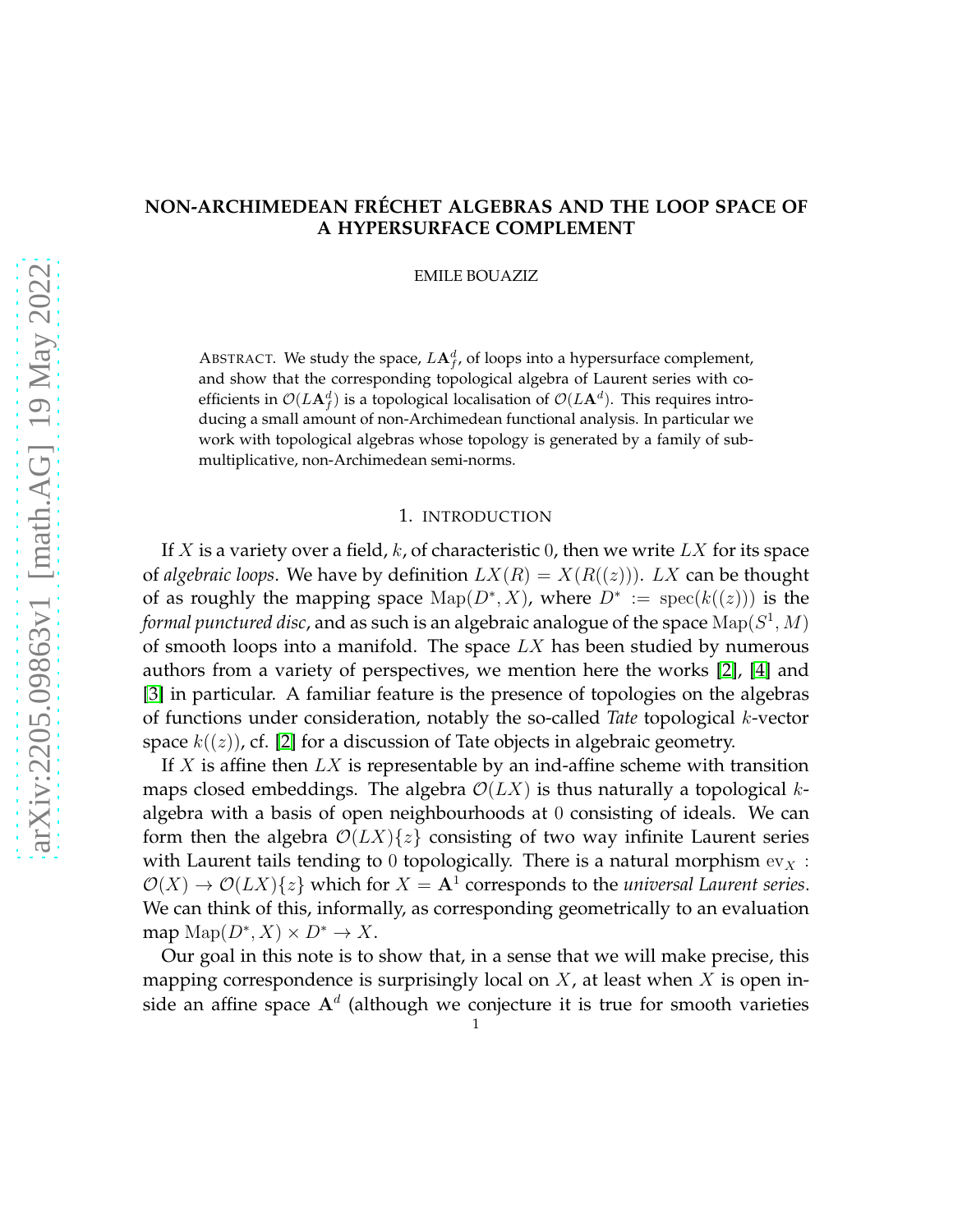generally). More precisely we will prove, writing  $A_f^d$  for the complement of the hypersurface  $f = 0$ , the following theorem.

**Theorem 1.1.**  $\mathcal{O}(L\mathbf{A}_{f}^{d})\{z\}$  is obtained as the Cauchy completion of the localisation of  $\mathcal{O}(L\mathbf{A}^d)\{z\}$  at the element  $ev_{\mathbf{A}^d}(f)$ .

In order to do this we need to find a convenient category of topological  $k$ algebras to which  $\mathcal{O}(L\mathbf{A}^d)\{z\}$  belongs in which to form the localisation. This is why we will work with non-Archimedean Fréchet algebras. Let us note that this result stands in stark contrast to the case of  $\mathcal{O}(LX)$  in place of  $\mathcal{O}(LX)\{z\}$ . Firstly we lack a candidate element at which to localise, as  $LX$  does not naturally live over X because the punctured disc  $D^*$  has no k-points at which to evaluate a loop. Secondly, if U is open in  $X$ , then  $LU$  is very far from open in  $LX$ . Indeed  $L\mathbf{A}^1$  is a vector space and  $L\mathbf{G}_m$  is highly non-reduced. Note that in the work [\[4\]](#page-6-1) a variant of the loop space is introduced which has some desirable properties that LX lacks, nonetheless this variant does not have k-points  $X(k((z)))$ , and we will not deal with it in this note.

### 2. PRELIMINARY NOTIONS

2.1. **Loops.** We will now introduce the geometric objects of study. The initiated reader can safely skim this section so as to fix notation.

**Definition 2.1.** If X is a k-scheme then the functor  $LX$  :  $\mathbf{Alg}_k \to \mathbf{Sets}$  is defined by  $LX(R) := X(R((z)))$  and referred to as the loop space of X.

We have the following standard lemma, the proof of which we include so as to fix some notation.

**Lemma 2.1.** *If* X *is a finite type* k*-scheme then* LX *is representable by an ind-affine scheme which is a countable colimit along closed embeddings.*

*Proof.* Let X be given as the zero locus of some polynomials  $f_1, ..., f_c$  in variables  $x^1, ..., x^d$ . For each  $n \geq 0$  consider variables  $x_j^i$ , for  $i = 1, ..., d$  and  $j \geq -n$ . Write  $x^{i}(z) := \sum_{j \geq -n} x_{j} z^{j}$  with z a formal variable. Let us write  $L^{n}X$  for the closed subset of the affine space with coordinates  $x_j^i$  as before, subject to the relations implied by the equations of Laurent series  $f_l(x^1(z),...,x^d(z)) = 0$ , for  $l = 1,...,c$ .  $L^n X$  is naturally a closed subscheme of  $L^{n+1} X$  and we form the ind-scheme  $L X :=$ colim  $L^n X$ . It is easily seen that this represents the desired functor.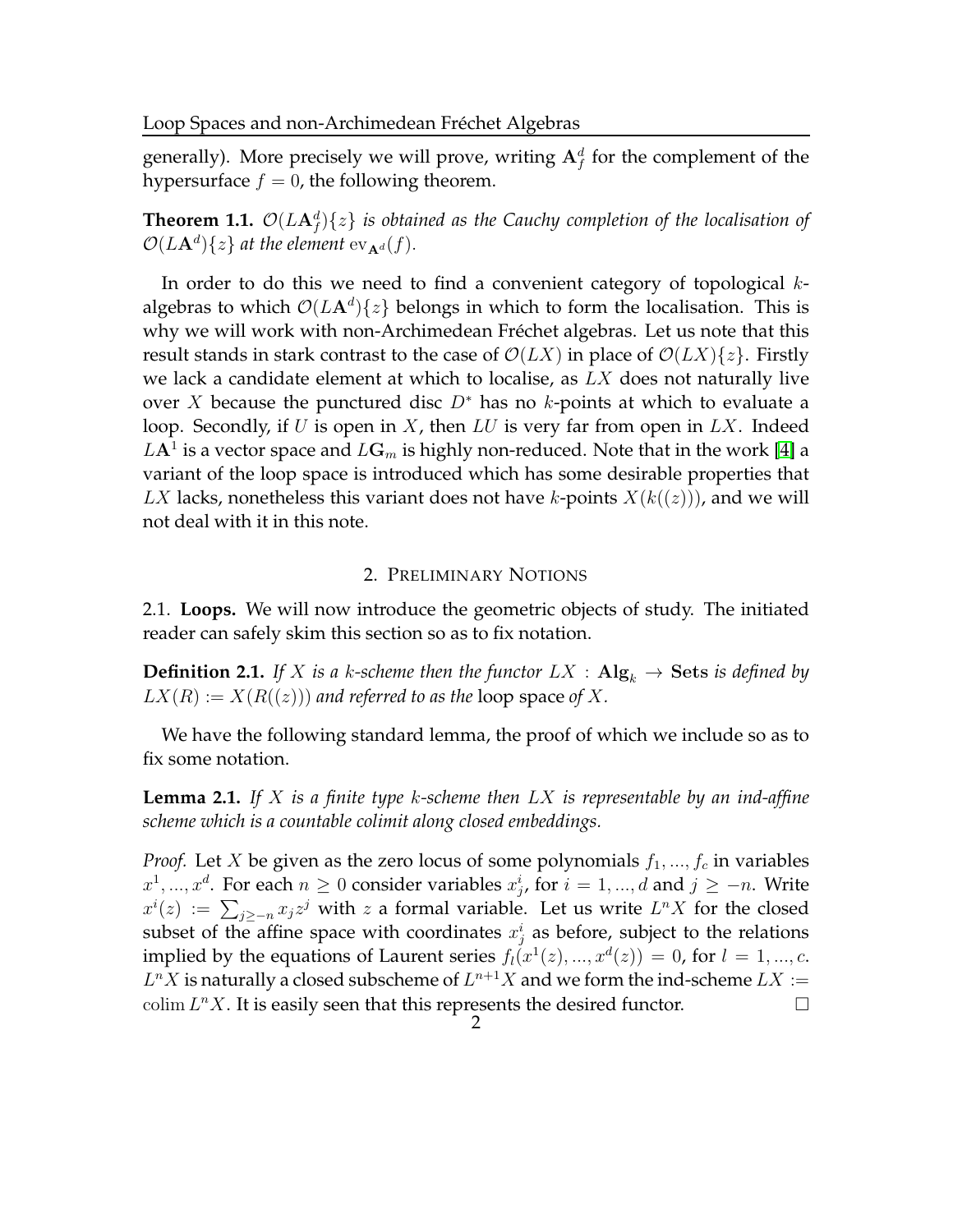- *Remark.* Note that the schemes  $L^n X$  do not have intrinsic meaning as functors of  $X$ , we had to choose an embedding to make sense of them. Nonetheless the colimit of course has intrinsic meaning, representing as it does the functor LX.
	- In the particular case of  $A^1$  we have that  $\mathcal{O}(LA^1) \cong \lim_n k[x_i \mid i \geq -n]$ , which we will consider as a topological  $k$ -algebra in the obvious way.

**Definition 2.2.** *Let* A *be a topological* k*-algebra which is the limit of an inverse system*  $(A_n)_n$  *of topologically discrete algebras. The topological k-algebra*  $A\{z\}$  *is defined as*  $\lim_{n} A((z))$ , with the limit taken inside topological k-algebras.

*Remark.* Elements of  $A\{z\}$  are explicitly represented as two way infinite sums  $\sum_i a_i z^i$ , such that  $a_{-i} \to 0$  as  $i \to +\infty$ .

# **Definition 2.3.** • For X an affine k-scheme we define the topological k-algebra  $A_X$ *to be*  $\mathcal{O}(LX)\{z\}$ *.*

• The evaluation morphism  $ev_{A^1}: \mathcal{O}(A^1) \to \mathcal{A}_{A^1}$  is defined by sending  $x \in A^1$  to  $x(z):=\sum_ix_iz^i.$  An identical formula defines  ${\rm ev}_X:\mathcal{O}(X)\to \mathcal{A}_X$  for each affine X*, noting that the relations defining the algebras are obviously preserved.*

2.2. **Fréchet Alegrbas.** We wish to study  $A_X$  as a topological algebra. Let us note that is *non-Archimedean*, which is to say the underlying topological k-vector space has a basis of open neighbourhoods at 0 consisting of subspaces. Further more, the underlying topological  $k$ -vector space is Cauchy complete. Equivalently, an infinite sum  $\sum_i a_i$  is convergent iff  $a_i\rightarrow 0.$  We want to be able to perform some familiar algebraic operations on the algebra  $A_X$ , in particular to localize at an element of the image of  $ev_x$ . We will see how this can be done in a somewhat ad-hoc manner, that is nonetheless good enough for our purposes, using non-Archimedean Fréchet algebras over  $k$ . Of course the definition we present is heavily inspired by the corresponding notion in classical functional analysis, as well as some well known constructions in non-Archimedean analysis, cf. [\[1\]](#page-6-3) for example. Note that we claim no real originality in these definitions, our goal is simply to introduce a context adequate for our purposes.

**Definition 2.4.** *A non-Archimedean* R *semi-norm topological algebra* A *is a continuous sub-* multiplicative map  $|-|: A \rightarrow \mathbf{R}_{\geq 0}$  so that  $|a + b| \leq \max\{|a|, |b|\}$ . We refer to these *as semi-norms henceforth, and leave implicit that they are non-Archimedean. A family*  $| - |_{i \in I}$  of semi-norms on A is said to induce the topology on A if a sequence  $a_n \to 0$  iff  $|a_n|_i \to 0$  *for all*  $i \in I$ .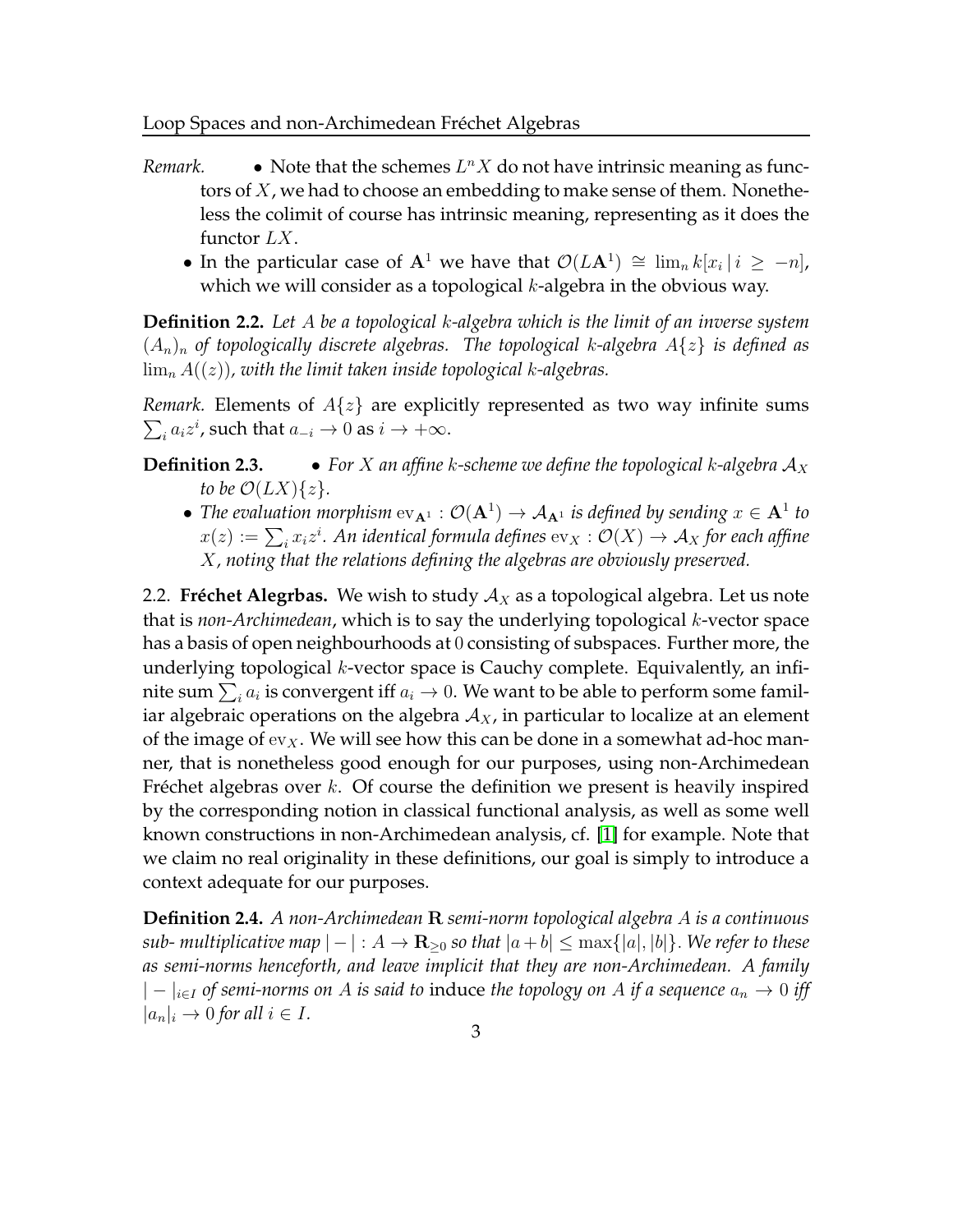*Remark.* Note that by *sub-multiplicative* we simply mean that  $|fg| \leq |f||g|$ . We require sub-multipicativity as we wish to deal with topological algebras such as  $A((z))$  where A is possibly not an integral domain, so that the valuation of the product of two elements can potentially be greater than the sum of the valuations of these elements.

**Definition 2.5.** *A complete topological* k *algebra is called a non-Archimedean Fréchet* algebra ( $nAF_k$  *henceforth) if it has a countable family of non-Archimedean semi-norms inducing its topology.*

**Lemma 2.2.** For X a finite type affine scheme the topological k-algebra  $A_X$  is an element *of*  $nAF_k$ .

*Proof.* We write  $\mathcal{O}(LX)$  as a countable limit,  $\lim_{n} A_n$ , of topologically discrete algebras. We have for each *n*, a norm on  $A_n((z))$  which induces its topology by fixing  $0<\varepsilon< 1$  and setting  $|a|_n:=\varepsilon^{\mathrm{val}_z(a)}$ , where  $\mathrm{ord}_z$  denotes  $z$ -adic order. This induces a family of R norms on  $A_X$  which are easily seen to induce its topology, whence we have exhibited  $\mathcal{A}_X$  as an element of  $nAF_k$ .

**Definition 2.6.** An element  $a \in A$ , for A in  $nAF_k$ , is called good if for all  $i \in I$  we *have*  $|a|_i \neq 0$  and if further  $|a|^n_i = |a^n|_i$  for all  $i$  and  $n$ . If this is the case, each of the seminorms extends uniquely to the usual algebraic localisation, which we denote  $A[a^{-1}]^{\rm alg}.$  The *completion of this with respect to the topology induced by the family of extended norms will be denoted*  $A[a^{-1}] \in \mathbf{nAF}_k$ *.* 

*Remark.* We note that (suppressing the index *i*) we require  $|a| \neq 0$  so that we can define  $|ba^{-n}| := |b||a|^{-n}$  and we require  $|a^n| = |a|^n$  so that the extended norms remain sub-multiplicative, which ensures for example the continuity of multiplication.

**Lemma 2.3.** *For any*  $f \in \mathcal{O}(\mathbf{A}^d)$ , the element  $ev_{\mathbf{A}^d}(f) \in \mathcal{O}(L\mathbf{A}^d)$  is good in the sense of *definition 2.6.*

*Proof.*  $\mathcal{O}(L\mathbf{A}^d)$  is the pro-limit of discrete integral domains, so the multiplicativity of norms is immediate. It remains to check that  $ev_{A<sup>d</sup>}(f)$  does not vanish modulo the ideal generated by elements  $x_i$  with  $i \leq -n$ , which is clear.

We now identify a class of morphisms at which localisations are well behaved.

**Definition 2.7.** *A morphism*  $f : A \rightarrow B$  *is called bounded above (resp. below) if for all*  $i \in I$  there exists  $C_i > 0$  so that  $|f(a)|_i$  is at most (resp. at least)  $C_i|a|_i$ . If a morphism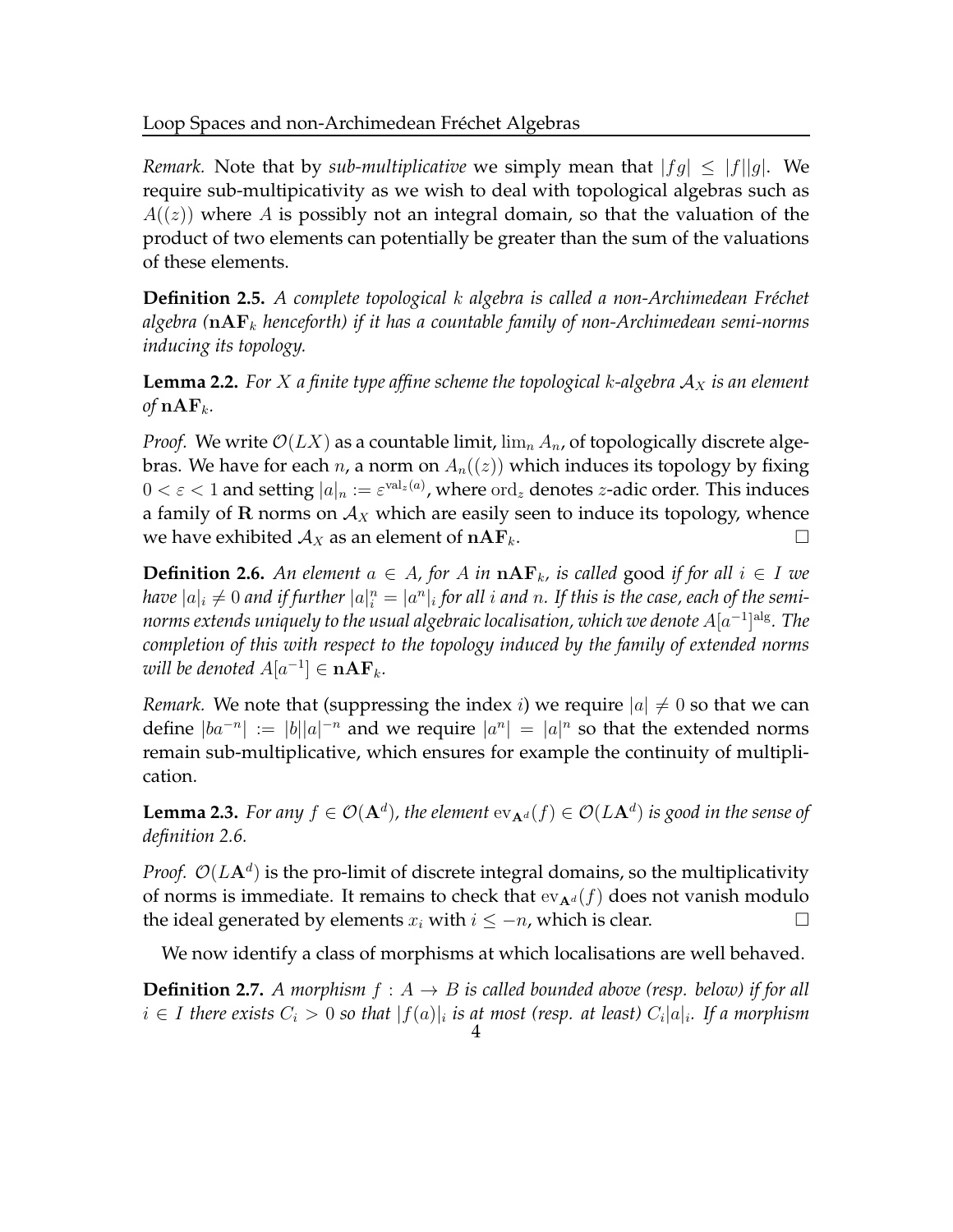*is bounded above and below we call it a quasi-isometric embedding, and if we can take*  $C_i = c_i = 1$  for all *i* then it is called an isometric embedding.

*Remark.* A quasi-isometric embedding is necessarily injective, justifying the name. Further note that the induced topology on the image agrees with the topology on the domain.

**Lemma 2.4.** If  $f : A \rightarrow B$  is a quasi-isometric embedding in  $\mathbf{A} \mathbf{F}_k$ ,  $a \in A$  is good and  $f(a)$  is a unit of B, then there is a unique continuous extension of  $f$  to  $A[a^{-1}] \rightarrow$ B. Further,  $A[a^{-1}]$  agrees with the completion of  $A[a^{-1}]^{\text{alg}}$  inside B, with respect to the *induced topology.*

*Proof.* First note that  $f(a)$  is automatically good, so behaves multiplicatively with respect to norms. We need to check that  $a_n a^{-n}$  tends to zero, i.e. for all  $i \in I$ ,  $a_n a^{-n}$ tends to zero with respect to the semi-norm  $|-|_i$ , iff  $f(a_na^{-i}) := f(a_n)f(a)^{-n}$  tends to zero. Again this can be checked on semi-norms, and then the quasi-isometry assumption immediately implies the claim.

**Lemma 2.5.** If  $A \rightarrow B$  *is a map of pro-discrete algebras, which is a limit of injective maps*  $A_j \to B_j$ , for discrete  $A_j$  and  $B_j$ , then the map in  $\mathbf{nAF}_k$ ,  $A\{z\} \to B\{z\}$  is a *quasi-isometric embedding.*

*Proof.* Some thought confirms shows that it suffices to prove this for a map  $A((z)) \rightarrow$  $B((z))$ , induced from an injection of discrete algebras  $A \rightarrow B$ . This is now immediate, indeed we can take the constants  $C$  and  $c$  to be 1, and we have an isometric embedding.  $\Box$ 

### 3. PROOF OF MAIN THEOREM

We are now in a position to formulate and prove the main theorem of this note. We recall here that we write  $A_f^d$  for the complement of the hypersurface  $f = 0$ inside  $\mathbf{A}^d.$  We let  $x^1,...,x^d$  denote coordinates on the affine space  $\mathbf{A}^d.$  We consider  $\mathbf{A}_f^d$  as emebedded into  $\mathbf{A}^{d+1}$ , with coordinates  $x^1,...,x^d,y$ , as the vanishing locus of  $f(x^1, ..., x^d)y = 1$ .

We begin with the following lemma, which is where we crucially have to work with  $A^d$  in place of a general smooth variety.

**Lemma 3.1.** *The morphism*  $\mathcal{A}_{\mathbf{A}^d} \to \mathcal{A}_{\mathbf{A}^d_f}$  *is a quasi-isometric embedding in*  $\mathbf{nAF}_k$ *.*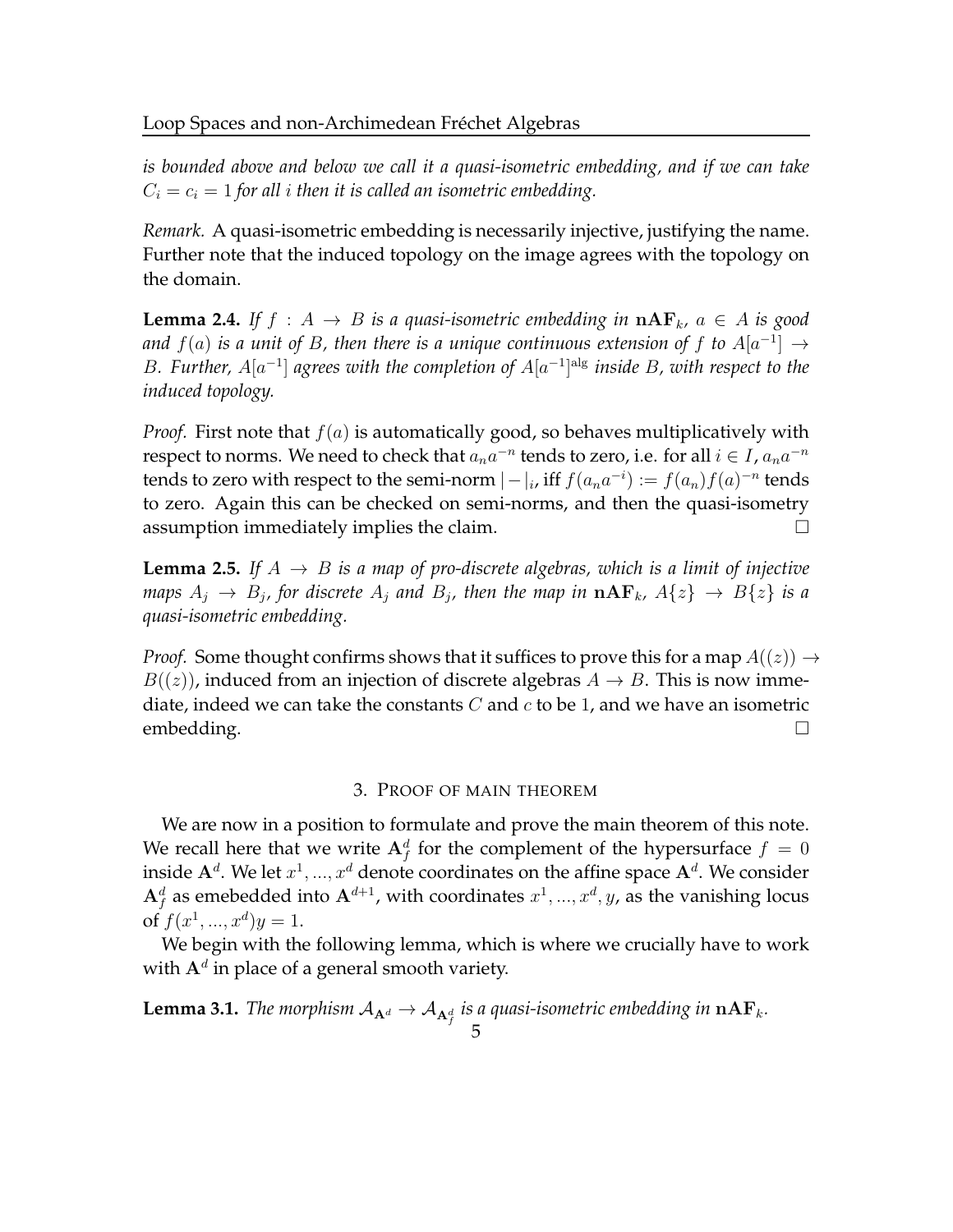*Proof.* By lemma 2.4. above, it suffices to show that the map  $\mathcal{O}(L{\bf A}^d)\rightarrow \mathcal{O}(L{\bf A}_f^d)$ can be written as the limit of a projective system consisting of injections of topologically discrete algebras. As usual we consider  $\mathcal{O}(L{\bf A}^d)$  as the limit of discrete algebras  $A_n := k[x_j^i | i = 1, ..., d, j \ge -n]$ . We write then  $B_n := A_n[y_i | i \ge$  $-n$ /(relations), where the relations are those implied by the identity of Laurent series  $y(z)f(x^1(z),...,x^d(z)) = 1$ , where as usual we have written  $y(z) := \sum y_i z^i$ . Note that  $\mathcal{O}(L\mathbf{A}_{f}^{d}) \cong \lim B_{n}$ .

Now a morphism  $B_n \to C$  is equivalent to elements  $c^i(z) \in z^{-n}C[[z]]$ , for  $i =$ 1, ..., *d*, along with an inverse to  $f(c^1(z), ..., c^d(z))$  which also lies in  $z^{-n}C[[z]]$ . Let  $f_{\min} \in A_n$  be the coefficient of the highest power of  $z^{-1}$  occuring in  $f(x^1(z),...,x^d(z)),$ and note that  $f_{\min}\neq 0.$  Further let  $C_n:=A_n[f^{-1}_{\min}]$  and note that the map  $A_n\to C_n$  is an injection as  $A_n$  is obviously an integral domain. Now we observe that there is a map  $B_n \to C_n$  which factors the inclusion  $A_n \to C_n$ , indeed  $f(x^1(z),...,x^d(z))$  is invertible in  $C_n((z))$  because its lowest order term is. We deduce thus that  $A_n \to B_n$ is an inclusion and thus the lemma is proven.

The main theorem now follows from a pleasant trick involving differential operators on the punctured disc  $D^*$ , the essential idea is that differential operators are dense inside all k-linear continuous endomorphisms of  $\mathcal{O}(D^*) = k((z))$ . This fact is presumably well known, but we essentially give a proof below anyway.

**Theorem 3.2.** *The natural map of non-Archimedean Fréchet algebras,*  $\mathcal{A}_{\mathbf{A}^d}[\text{ev}_{\mathbf{A}^d}(f)^{-1}] \rightarrow$  $\mathcal{A}_{\mathbf{A}_f^d}$ , is an equivalence.

*Proof.* We know by lemmas 2.4. and 3.1. that the topology on  $A_{A_d}[ev_{A_d}(f)^{-1}]$ agrees with the induced topology for the inclusion into  $\mathcal{A}_{\mathbf{A}^d_f}.$  As such we need only show that the image is dense in  $\mathcal{A}_{\mathbf{A}_f^d}$ .

In order to prove this let us first note that the algebra,  $\text{Diff}_{D^*}$ , of differential operators on  $D^*$  acts continuously on  $A_X$ , simply by acting on powers of z in the evident manner. We claim now that the sub-algebra spanned by the Diff<sub>D<sup>∗</sub></sup> span of</sub> the image of  $ev_X$  is dense in  $A_X$  for any affine finite type X. Indeed it will follow immediately from the case of  $A^1$ , which we now prove. It suffices to show that each topological  $x_i \in A_{A^1}$  is in the desired topological closure.

We write  $\nu := z \partial_z$  and define, for each j, a sequence of differential operators,  $(P_n^j)_n$  as follows. We set  $P_n^j := \lambda_n^j \prod_{i \in [-n,n] \setminus \{j\}} (\nu - i)$ , where  $\lambda_n^j$  are chosen so that  $P_n^j(z^j) = z^j$ . We claim now that  $P_n^j(x(z)) \to x_j z^j$ , as  $n \to \infty$ . Indeed let us note that the difference  $P_n^j(x(z)) - x_j z^j$  is of the form  $\sum_i c_{in} x_i z^i$  for some scalars  $c_{in}$ , so that  $c_{in} = 0$  for all  $i \in [-n, n]$ . It follows that this is of the form  $I_{\leq n} + z^n \mathcal{O}(L\mathbf{A}^1)[[z]]$ ,